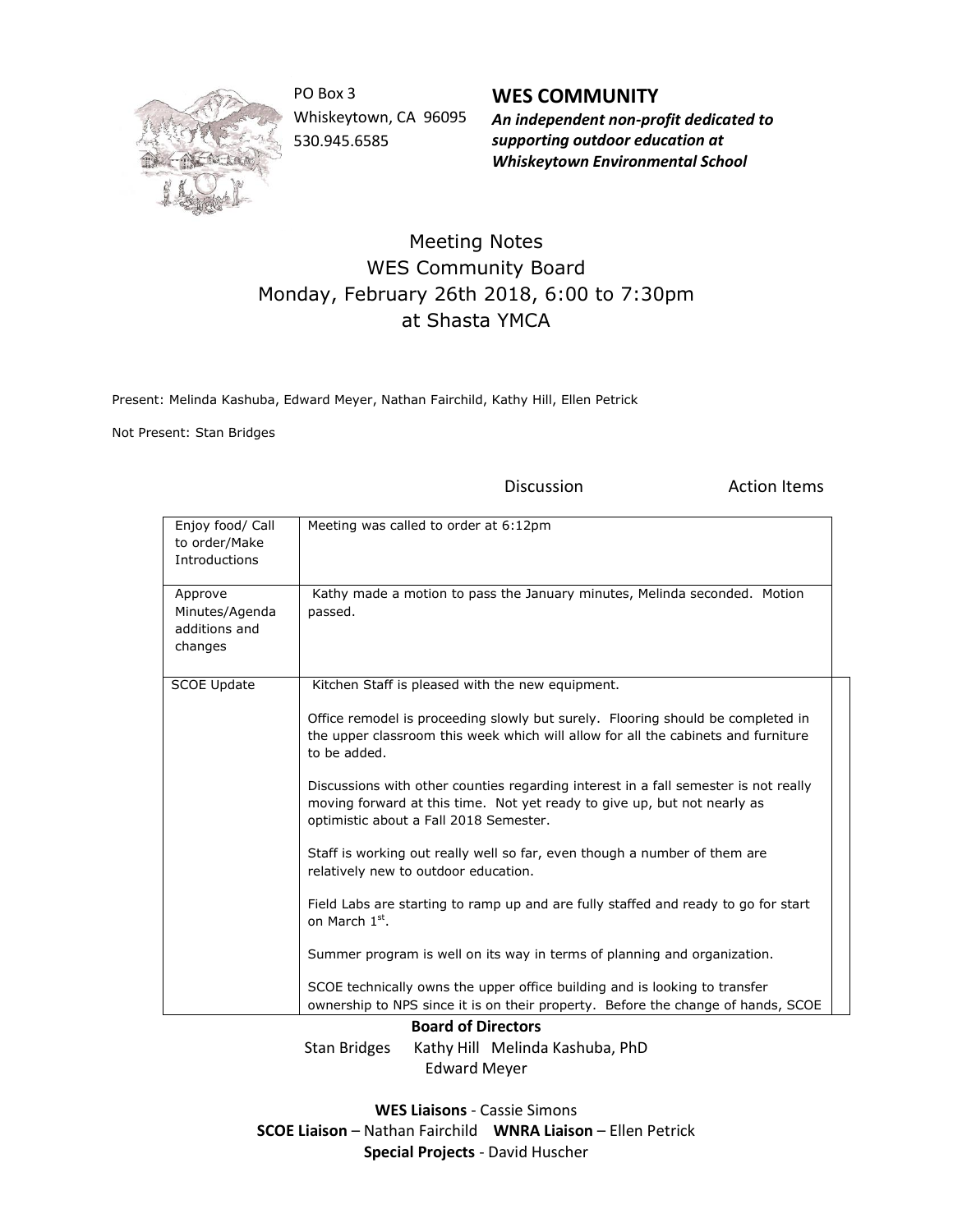|                             | is looking to do some serious improvements to the structure such as                                                                                                                                                                                                                                                                                                                                                                                                                                |
|-----------------------------|----------------------------------------------------------------------------------------------------------------------------------------------------------------------------------------------------------------------------------------------------------------------------------------------------------------------------------------------------------------------------------------------------------------------------------------------------------------------------------------------------|
|                             | repairing/replacing the ramp in the back, new roof, new lighting.                                                                                                                                                                                                                                                                                                                                                                                                                                  |
| <b>WNRA Update</b>          | Bat Chat is scheduled for WES, likely first weekend in May, more details to come.<br>Will be put on by HSU.                                                                                                                                                                                                                                                                                                                                                                                        |
|                             | Northern Spotted Owl Survey will take place in the park this spring/summer as<br>well as various other studies of flora and fauna in the park.                                                                                                                                                                                                                                                                                                                                                     |
|                             | NPS representatives with have a booth at the NorCal Boat and RV Show in<br>Anderson this coming weekend.                                                                                                                                                                                                                                                                                                                                                                                           |
|                             | NPS is working on some interpretive documentation/brochures for the Orchards<br>and for the 4 <sup>th</sup> grade class field trip to the Camden House. NPS hopes to have a<br>program put together that would enable teachers to bring students and present<br>them the historic lessons themselves so that more students will have the ability<br>to access the program. As it stands now, many students are turned away due to<br>limitations on NPS Staff to monitor and present the programs. |
| <b>Treasurers Report</b>    | 1/31/18: Balance \$13,183.37. This does not address the checks that Kathy<br>wrote to Nathan. After the deposited checks are addressed, balance is<br>\$11,206.39                                                                                                                                                                                                                                                                                                                                  |
|                             | SI-100 California Secretary of State Form Statement of Information: Kathy has a<br>blank copy and will fill out and submit.                                                                                                                                                                                                                                                                                                                                                                        |
|                             | \$5,000.00 from NSGT needs to be spent and accounted for by June at the<br>request of the donor.                                                                                                                                                                                                                                                                                                                                                                                                   |
| On-going<br><b>Business</b> |                                                                                                                                                                                                                                                                                                                                                                                                                                                                                                    |
| Teacher                     | Feb. 27 <sup>th</sup> 4pm-6pm @ Turtle Bay. Melinda will attend on behalf of WES                                                                                                                                                                                                                                                                                                                                                                                                                   |
| Appreciation Night          | Community and will occupy a table with Nathan. 41 teachers plan to attend.                                                                                                                                                                                                                                                                                                                                                                                                                         |
| SCOE-WES                    | Nathan has been working on an agreement with the Friends of the Planetarium                                                                                                                                                                                                                                                                                                                                                                                                                        |
| Community                   | and plans on getting that agreement inked and then using that as a template to                                                                                                                                                                                                                                                                                                                                                                                                                     |
| Friends Agreement           | draft an agreement specific to WES Community and our relationship with SCOE.                                                                                                                                                                                                                                                                                                                                                                                                                       |
|                             | Looking to get it worked out and completed by the end of the school year.                                                                                                                                                                                                                                                                                                                                                                                                                          |
| Water Bottle filling        | Liasons and members of the Board did research into manufactured bottle filling                                                                                                                                                                                                                                                                                                                                                                                                                     |
| Station on WES              |                                                                                                                                                                                                                                                                                                                                                                                                                                                                                                    |
| Campus                      |                                                                                                                                                                                                                                                                                                                                                                                                                                                                                                    |
|                             | stations and found several models, but none that really fit the need for multiple                                                                                                                                                                                                                                                                                                                                                                                                                  |
|                             | bottles at once. George did a remodel of outdoor multi-bottle filler that is                                                                                                                                                                                                                                                                                                                                                                                                                       |
|                             | working very well but would still be nice to have other options. Discussion of                                                                                                                                                                                                                                                                                                                                                                                                                     |
|                             | funding more supplies for George to recreate the filler in another area of campus<br>where water supply is available.                                                                                                                                                                                                                                                                                                                                                                              |
|                             |                                                                                                                                                                                                                                                                                                                                                                                                                                                                                                    |
|                             | Discussion turned to on demand water heater and the fact that the campus still<br>desires to upgrade the facilities in the bathhouse. This project will likely require<br>a great deal of input and partnering with the NPS due to the likelihood of<br>excavation and infrastructure improvements necessary.                                                                                                                                                                                      |
|                             |                                                                                                                                                                                                                                                                                                                                                                                                                                                                                                    |
| Update WES Video            | Melinda spoke with Minnie and she is excited about working on updating the                                                                                                                                                                                                                                                                                                                                                                                                                         |
|                             | video. She will get back to Melinda within the next week or so to discuss details<br>about existing stock footage. Discussed the desire to make the video a little                                                                                                                                                                                                                                                                                                                                 |